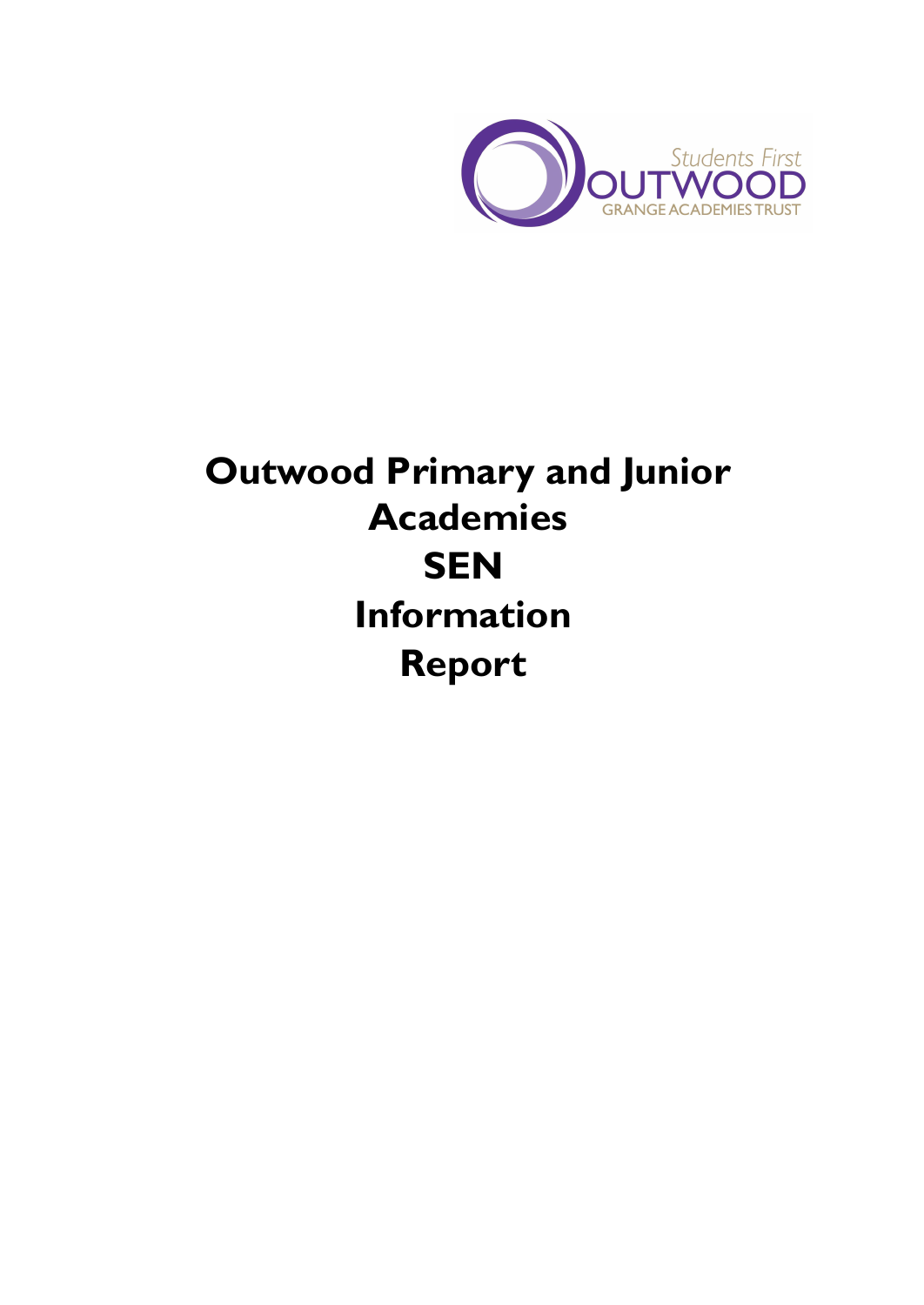| Document control table        |             |                                                                                                 |                                                                                                                                                                                                                                                                                                                                                                           |  |
|-------------------------------|-------------|-------------------------------------------------------------------------------------------------|---------------------------------------------------------------------------------------------------------------------------------------------------------------------------------------------------------------------------------------------------------------------------------------------------------------------------------------------------------------------------|--|
| <b>Document title:</b>        |             |                                                                                                 | <b>SEND Information Report</b>                                                                                                                                                                                                                                                                                                                                            |  |
| Author (name & job<br>title): |             |                                                                                                 | Lesley Devine & Laura Winterburn                                                                                                                                                                                                                                                                                                                                          |  |
| <b>Version number:</b>        |             | V <sub>2</sub>                                                                                  |                                                                                                                                                                                                                                                                                                                                                                           |  |
| Date approved:                |             |                                                                                                 | November 2021                                                                                                                                                                                                                                                                                                                                                             |  |
| <b>Approved by:</b>           |             | Exec Board                                                                                      |                                                                                                                                                                                                                                                                                                                                                                           |  |
| Date of review:               |             |                                                                                                 | November 2022                                                                                                                                                                                                                                                                                                                                                             |  |
| <b>Document History</b>       |             |                                                                                                 |                                                                                                                                                                                                                                                                                                                                                                           |  |
| <b>Version</b>                | <b>Date</b> | <b>Author</b>                                                                                   | <b>Note of revisions</b>                                                                                                                                                                                                                                                                                                                                                  |  |
| V <sub>2</sub>                | 9.11.21     | L Devine, in<br>partnership<br>with Laura<br>Winterburn.<br>Katy Lancely<br>and Laura<br>Pether | Changed Champion to Ambassador in the mental<br>wellbeing section<br>Added the Academy's SEND Govenor: Joanne<br>Kendall.<br>Added examples of generic services to align with<br>the secondary SEN Information Report<br>Added 'future' to the educational testing and<br>screening section<br>Added a paragraph on the how does the academy<br>signpost to organisations |  |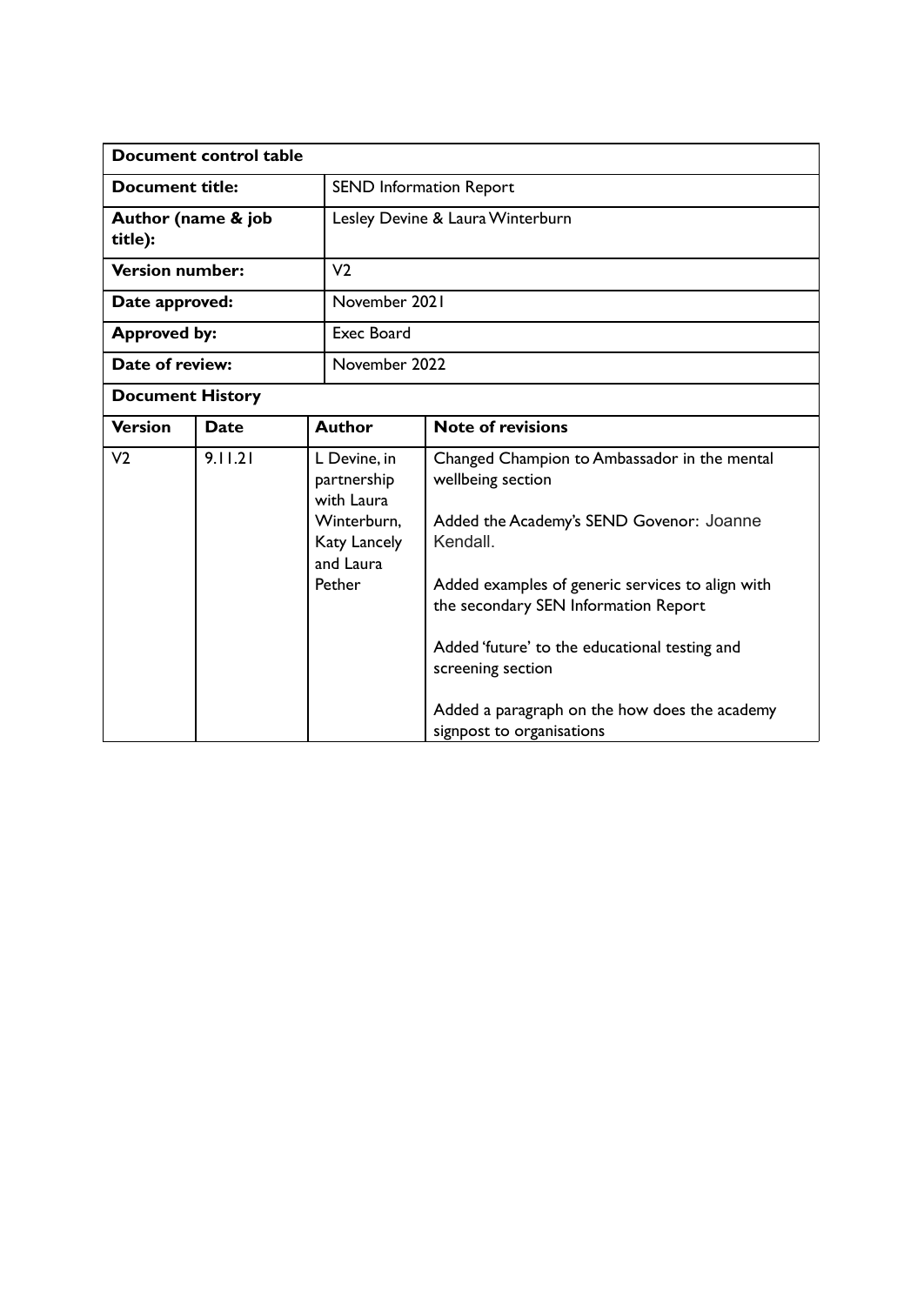## **What kinds of special educational needs does Outwood Primary Academy Ledger Lane make provision for?**

Outwood Primary Academy Ledger Lane is a mainstream school setting. We are fully committed to the provision of equal opportunity for all pupils, regardless of their ability or individual needs to enable them to achieve their full potential.

We support pupils with a range of needs, including physical and medical needs, social, emotional and mental health needs, communication and interaction difficulties, sensory needs, autism, ADHD and pupils who have more difficulty with learning than the majority of children of the same age. We believe that all our pupils should be valued equally, treated with respect and be given equal opportunities in all forms of school life.

If children need additional support to meet our high expectations of being safe, respectful or responsible, we will ensure they have access to appropriate reasonable adjustments, strategies and interventions to meet their individual needs..

Consideration will be given as to whether continuing disruptive behaviour might be the result of unmet educational or other needs.At this point, the academy will consider whether a multi-agency assessment is necessary.

## **How does the academy know if pupils need extra help and what should I do if I think my child may have special educational needs?**

We identify the needs of pupils as early as possible by gathering information from parents, education, health and care services and any previous schools attended prior to the child's entry into the Academy. The Academy fully supports the SEND Code of Practice (2015), The Equality Act 2010 and the definition of special educational needs taken from section 20 of the Children and Families Act (2014).

This report complies with:

- Section 69(2) of the Children and Families Act 2014;
- Regulation 51 and schedule 1 to the Special Educational Needs and Disability Regulations 2014;
- Section 6 of the 'Special Educational Needs and Disability Code of Practice: 0 to 25 Years' 2015

Throughout this Report, the reference to parents also applies to carers and those with guardianship rights.

If you think your child may have special educational needs, you should contact the Academy and in the first instance, speak to your child's class teacher. If after speaking to your child's class teacher, your concern cannot be resolved you should then book an appointment to speak with the SENDCO.

## **How does the academy evaluate the effectiveness of its provision for pupils with special educational needs?**

In order to make consistent continuous progress in relation to SEND provision the school encourages feedback from staff, parents and pupils throughout the year. This is a continuous process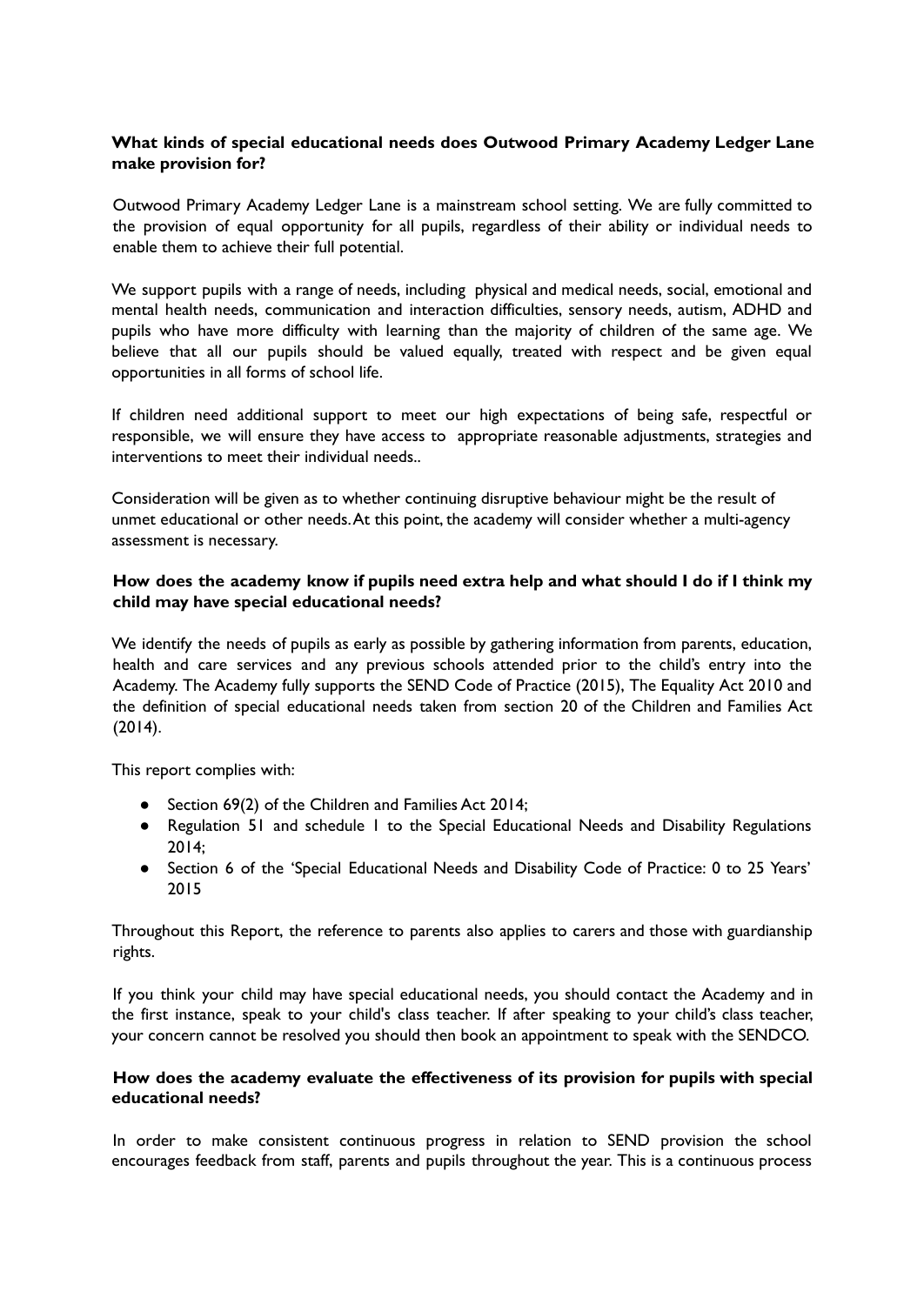including pupil reviews, parents' evenings, provision mapping and the analysis of data.

Pupil progress will be monitored on a half-termly basis through our Praising Stars© system, through discussion at parents evenings, as published on the Academy's calendar and review days held termly, in line with the SEND Code of Practice for pupils on the SEN register. In primary schools the Core Progression Pathways Assessment system is used alongside Praising Stars to produce reports on progress which are shared with parents half termly. Targets from this assessment system support school in producing targets for pupils One Page Profiles to support pupil progress. Progress of pupils undertaking interventions will be reviewed and evaluated at the end of each block of intervention.

At least once per term a team consisting of, the academy Principal, academy SENDCo, Director of SEND and the Associate Vice Principal of SEND for the cluster will complete an academy SEND review in which we will review, evaluate and celebrate the effectiveness of SEND provision within the academy and the outcomes of this will help us further develop the offer we can provide our SEND pupils.

Following this, an evaluation of the effectiveness of the academy SEND provisions and SEND policy takes place. The evaluation of SEND provision is carried out by the Academy and the Policy is evaluated by the Director of SEND. Information is gathered from different sources such as child and parent surveys / teacher and staff surveys / parent evenings / feedback forms / school forums. Evidence collated helps inform academy development and improve planning. This will be collated and published by the Trust annually in accordance with section 69 of the Children and Families Act 2014.

## **How will both the Academy and I know how my child is doing and how will the academy help me to support their learning?**

Outwood Primary Academy Ledger Lane believes that a close working relationship with parents is vital in order to ensure:

- A) early and accurate identification and assessment of SEND leading to the correct intervention and provision
- B) continuing social and academic progress of children with SEND
- C) personal and academic targets are set and met effectively

Parents are kept up to date with their child's progress through Praising Stars reports, Parents' Evenings and One Page Profile review meetings or Education Health Care Plan reviews. In addition, a Core Progression Pathway report is produced every half-term in line with the Praising Stars reports. This gives information on the pupils progress this half term and their targets for the next half term.

In cases where more frequent regular contact with parents is necessary, this will be arranged based on the individual pupil's needs. Parents of pupils with SEN may be signposted to the local Authority Parent Partnership Service also known as SENDIASS (SEND Independent Advice Support Service) in some local authorities, where specific advice, guidance and support may be required.

If an assessment or referral indicates that a pupil has additional learning needs, parents are invited to attend any meetings with external agencies, are kept up to date and consulted on any points of action drawn up in regards to the provision for their child.

#### **What is the Academy's approach to teaching pupils with special educational needs?**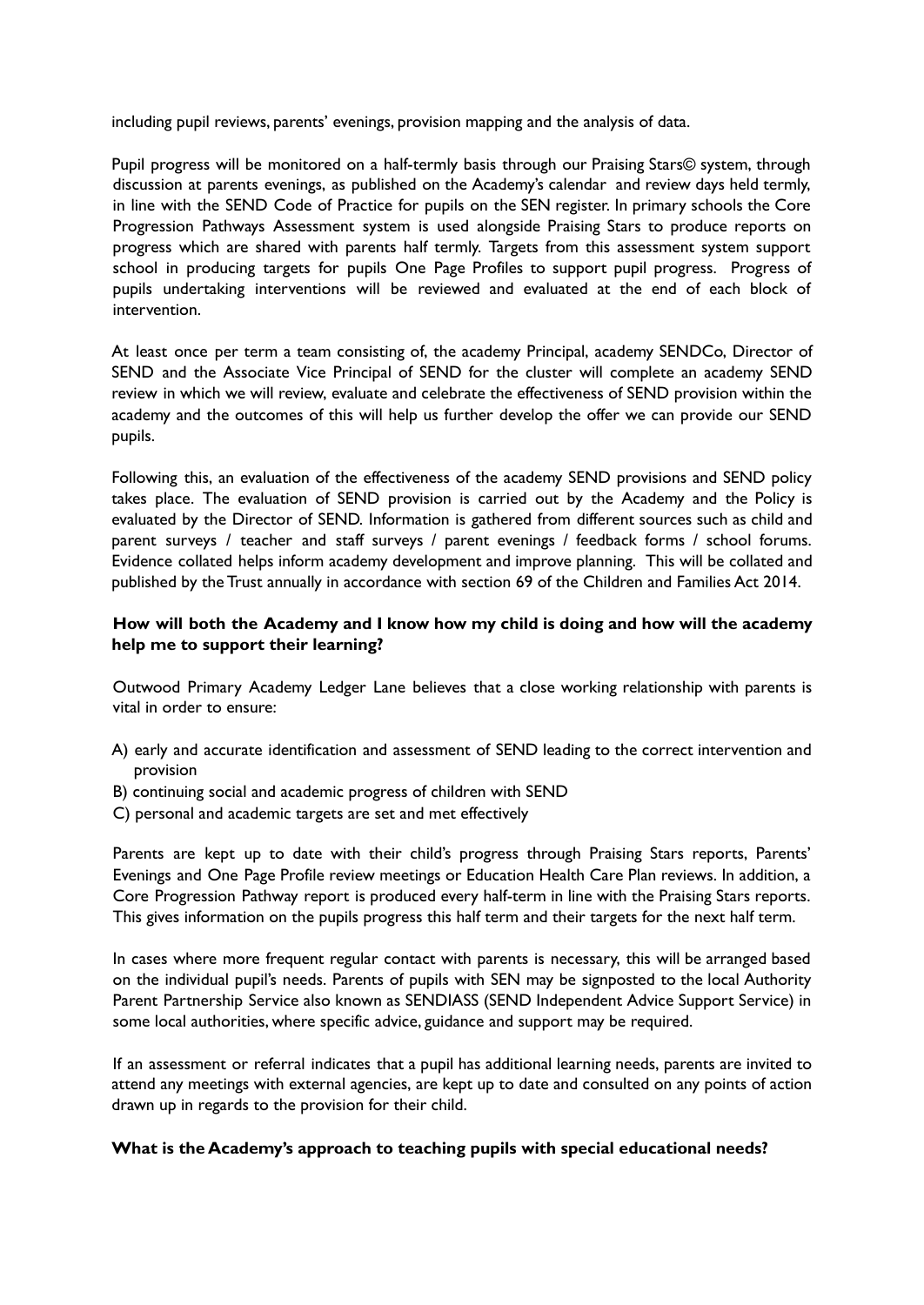We believe that provision for pupils with special educational needs is a whole school responsibility requiring a whole school response, involving all staff. We believe that all teachers are teachers of SEND. Teaching staff have access to information on individual student's special educational needs via their Management Information System and the student's One Page Profile or Education Health Care plan to enable them to plan and differentiate their lessons accordingly.

## **How will the curriculum and learning be matched to my child's needs?**

Learning activities are planned to match individual learning needs. The learning environment is stimulating, supportive and well-resourced. Pupils identified as requiring SEND support will, where appropriate, be supported by the teacher, teaching assistant, Learning Manager or another appropriate member of the school staff team through specific interventions. We will ensure that all staff know and understand the needs of pupils to allow pupils with SEND to thrive within a broad and balanced curriculum. All staff will have access to training, advice and resources to enable them to contribute to developing fully inclusive practice. Wherever possible we aim to foster quality first teaching in the classroom and continued independence into adulthood where appropriate.

## **How are decisions made about the type and amount of support my child will receive?**

There are many forums where decisions are made about the type and amount of support a pupil will receive; during transition, parental input at EHCP Review Meetings, One Page Profile process, historical information, through regular monitoring of pupil progress every half-term and any identification of emerging needs, external professionals input, and with local authority agreement of support.

Each academy has a notional SEN budget as part of the overall funding it receives. This is called notional because it is not a ring-fenced budget, and the DfE gives academies the freedom to make their own decisions about how much to spend on SEN support given the needs of their pupils.

When planning budgets OGAT academies will take into account the additional support required for students with SEN. To support student progress and meet individual needs, academies will aim to use SEN funding as part of its resource allocation, which may include other sources of funding where appropriate e.g. Pupil Premium or Catch-Up Premium.

Where individual pupils require additional support that cannot be met by this notional budget the excess should be met by top-up funding associated with the individual pupil from the Local Authority. The SENDCo in each academy will advise where this is appropriate and initiate processes with pupils, parents and the Local Authority to access the funding and support required.

## **How will my child be included in activities outside the classroom, including events and trips?**

As an inclusive academy, we ensure that pupils with SEND take as full a part as possible in all Academy activities. We deliver practice that ensures that statutory obligations with regard to SEND are met. No pupil is omitted from a trip due to their specific needs. If necessary, an Individual Health & Care Plan or risk assessment plan will be put into place. We will ensure the staff are fully aware of pupils with special educational needs, and what those needs are. Staff will be given training and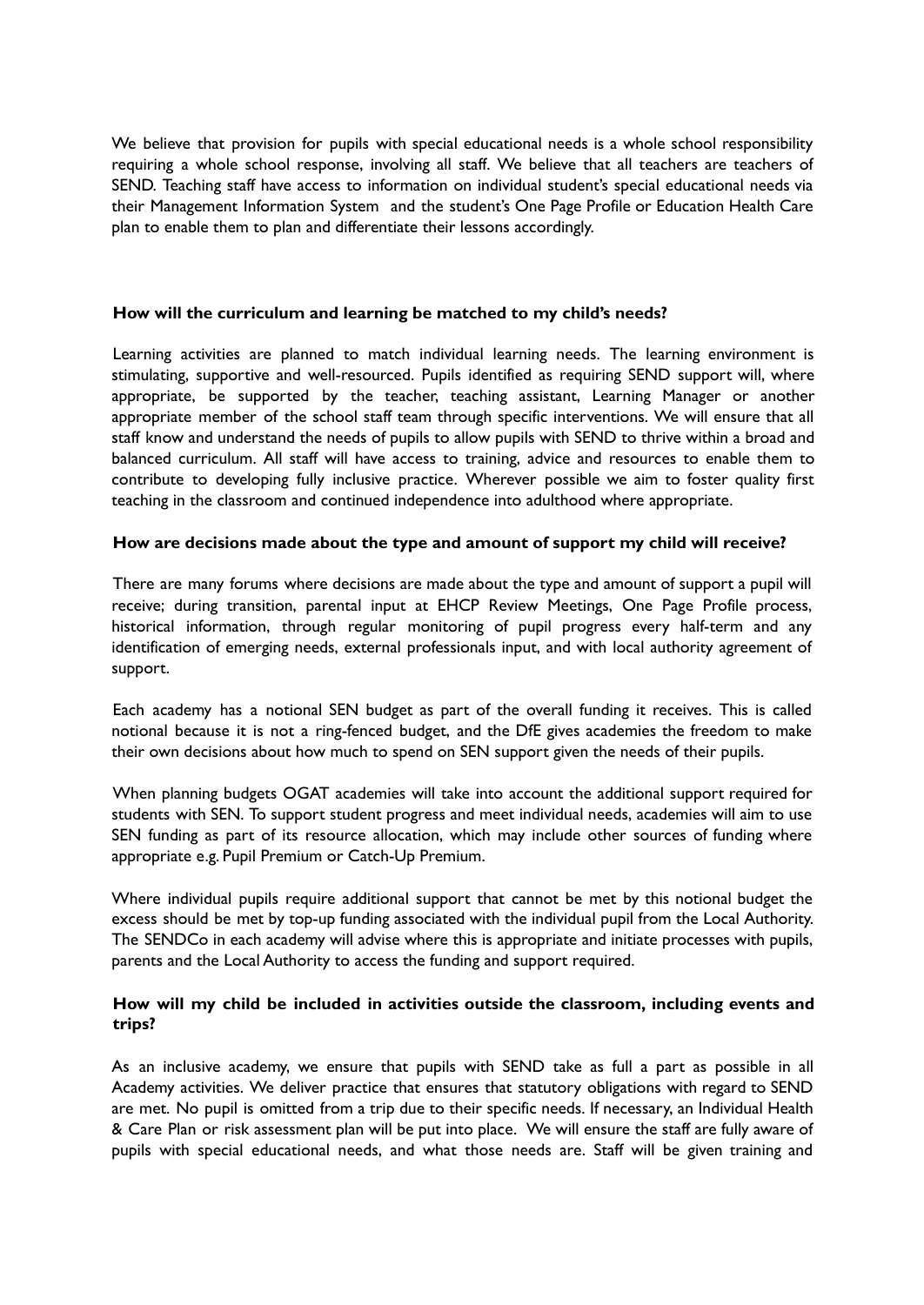support to help them meet those needs, both in and out of the classroom.

## **What support will there be for my child's overall well-being?**

We work hard to ensure that pupils are included in all aspects of academy life. We believe that all our pupils should be valued equally, treated with respect and be given equal opportunities at all times.

For SEND pupils, and any other pupils that do not feel socially confident, support is available to build their confidence in social situations to enable pupils to thrive:

The Learning Manager, Behavioral and Attendance Officer or members of the support staff team within the school, support pupils' needs through pastoral care or specific interventions. Support agencies also offer school advice and support sessions for individual pupils through their local offer.

Pupils who have additional emotional needs have the support available from specifically trained Mental Health andWellbeing Ambassadors.

Pupils will receive further support from the outside agencies as required. Our support partners include:

- CAMHS
- Social Care
- Family Support Service
- Supporting Families
- Educational Psychology Service
- Extended Services
- Specialist Schools and Families Services
- School nursing service
- CASY counselling Service
- Speech and Language Service
- Language and Learning Support Service

#### **Who is the Academy's SEND Governor?**

The Academy's SEND Govenor is Joanne Kendall.

## **Who is the Academy's special educational needs and disability coordinator (SENDCo) and what are their contact details?**

The Academy's SENDCo is Mrs W Parker, who can be contacted at the Academy on 01924 907430

## **What training have staff supporting special educational needs had and what is planned?**

We aim to keep all school staff up to date with relevant training and developments in teaching practice in relation to the needs of pupils with SEND.

The SENDCo attends relevant SEND courses, Termly trust wide SENDCo meetings led by the Director of SEND and all staff have access to relevant SEND focused internal and external training opportunities.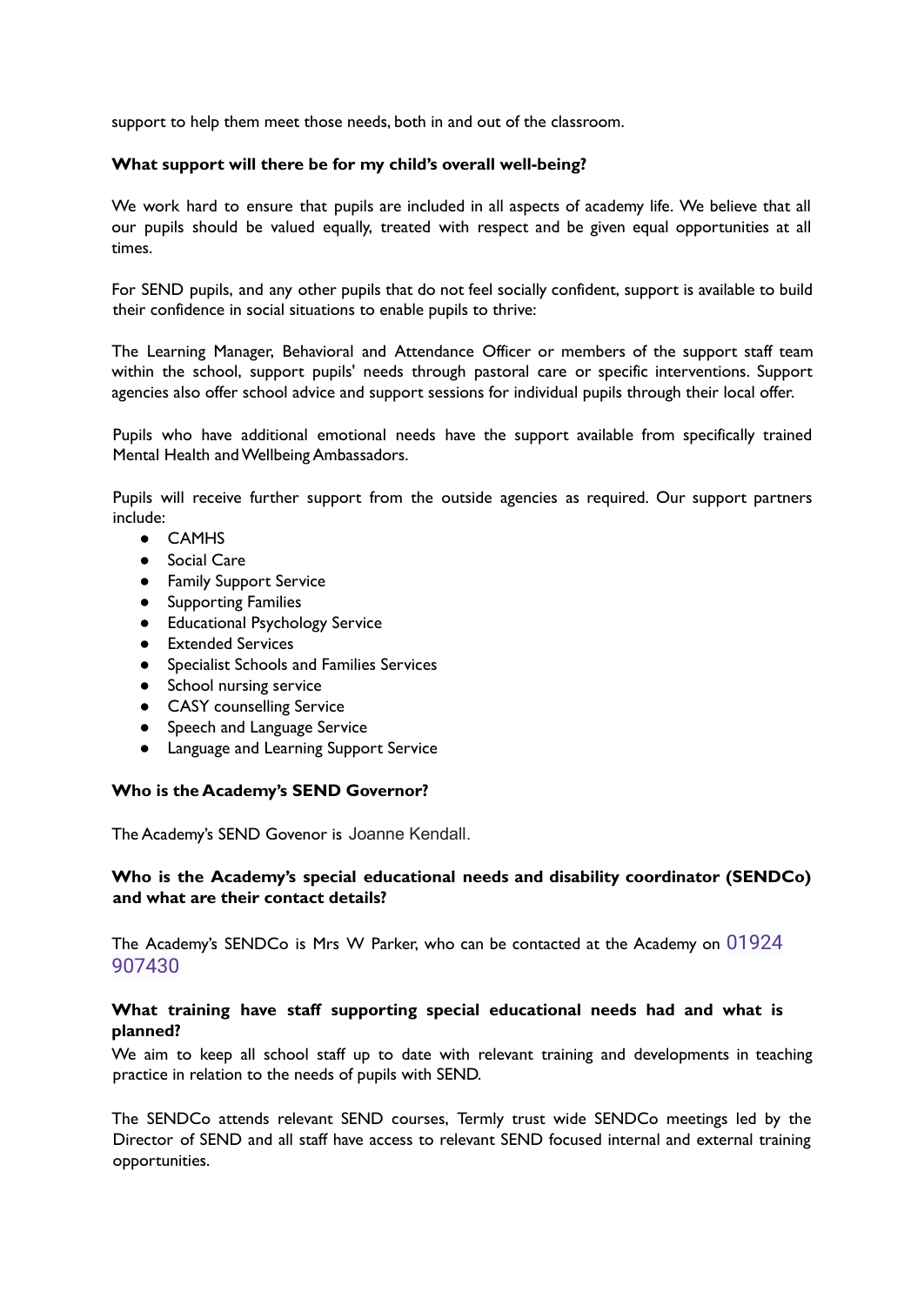All staff have access to a wealth of training resources and SEN support information which is housed on the Outwood SEND website. This information is updated and enhanced on a regular basis and is used as part of our staff CPD training cycles.

We recognise the need for ongoing training concerning SEND and there is funding available to support this professional development. The SENDCo, with the senior leadership team, ensures that training opportunities are matched to school development priorities and those identified through the use of provision management. Ongoing training for all staff is organised as and when required. If a particular student's needs require specific staff training then this will be put in place, for example Manual Handling and Fire Evacuation procedures for pupils with severe medical needs.

The SENDCo is appropriately qualified and receives additional training to recognise the difference between an unmet need and poor behaviour. External professionals are involved to give additional advice and guidance, if appropriate. Poor behaviour is never ignored and is regularly monitored to ensure unmet needs are addressed. The SENDCo will cascade necessary training and/or arrange for external professional training to deliver to academy staff where necessary.

## **What specialist services and expertise are available or accessed by the academy?**

Outwood Primary Academy Ledger Lane invites and seeks advice and support from external agencies in the identification and assessment of, and provision for SEND. The academy continues to build strong working relationships with external support services and shares information and links in order to fully support our SEND pupils. Sharing knowledge and information with our support services is essential in allowing us to provide effective SEND provision within our academy. If a concern is raised it will be brought to the attention of the SENDCo who will then inform the child's parents in line with our safeguarding policy.

The following services will be involved as and when is necessary:

- CAMHS
- Social Care
- Family Support Service
- Supporting Families
- Educational Psychology Service
- Extended Services
- Specialist Schools and Families Services
- School nursing service
- CASY counselling Service
- Speech and Language Service
- Language and Learning Support Service

Representatives from voluntary organisations and other external agencies are invited to liaison meetings throughout the year to discuss SEND provision and progress and keep staff up to date with legislation.

In cases where a child is under observation or a cause for concern, focused meetings will be arranged with the appropriate agency. Parents will normally be invited to and informed about any meetings held concerning their child unless there are over-riding safeguarding issues.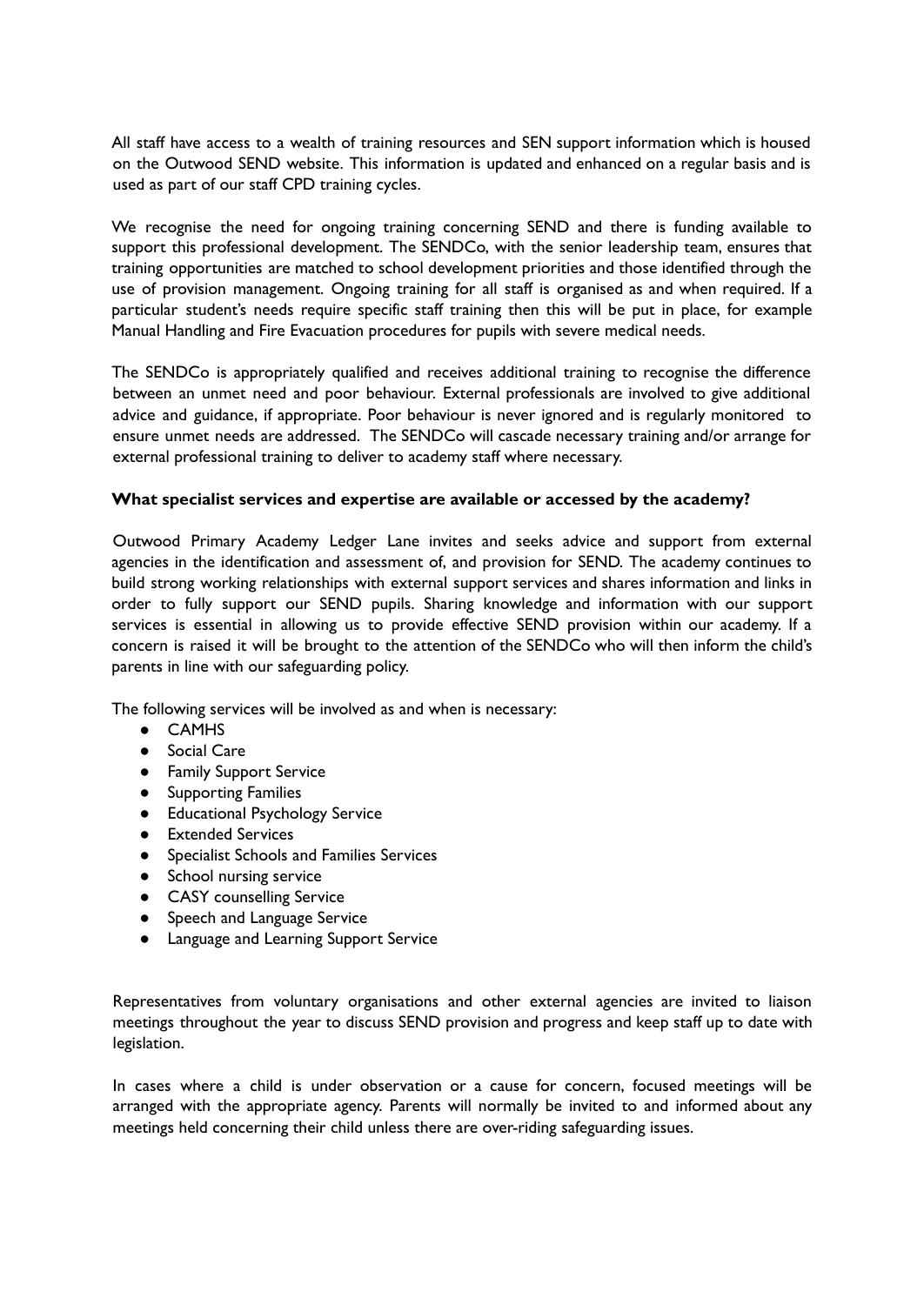## **How will equipment and facilities to support pupils with special educational needs be secured? How accessible is the academy?**

In addition to support from teaching assistants in the classroom and in small groups, Outwood Primary Academy Ledger Lane provides the following additional resources for our SEND:

## **Transition**

We work closely with preschool provisions to ensure children feel comfortable with their transition from pre school settings to primary school. Pupils will have the opportunity to have extra visits to school in order to familiarise themselves with the environment and the staff they will be working with in the future. Staff members will meet with pre school staff prior to the pupil starting the Academy to share information regarding their needs of provision.

Year 6 pupils transition to secondary schools:

We work closely with all secondary schools to make sure that all pupils feel comfortable with their move to a secondary school provision. Pupils will have the opportunity to have extra visits to school in order to familiarise themselves with the environment and some of the staff they will be working with in the future. Staff members will meet with secondary school inclusion teams prior to the pupil starting secondary school to share information regarding their needs of provision.

#### **Lunch Support**

Support is available for pupils that have lunchtime support included in their support plan.

#### **Homework Support:**

Homework can be adapted on an individual basis depending on the child's needs. The school uses a combination of paper based tasks and online learning tasks to support children with their home learning.

#### **Teaching Assistants**

Pupils on the SEN Register and who are externally funded may be allocated some additional adult support dependent on the provision set out in Section F of their Education Health care plan. Additional adult support allocation will be determined by the needs of the pupil. All supporting adults work closely with the child, parent and staff to meet the child's needs within the academy. The SENDCO and Learning Managers are available for pupils to talk to.

#### **EducationalTesting and Screening**

Standard testing and assessments and tracking within school helps identify pupils who may need additional support within lessons or those that may benefit from a more individualised programme of support. It may also provide future evidence for referral to a qualified Exam Access Arrangements Assessor to facilitate additional access arrangements for examinations, where appropriate.

#### **Physical environments**

Outwood Primary Academy Ledger Lane incorporates facilities for pupils, staff with disabilities. Facilities include:

● Disabled toilets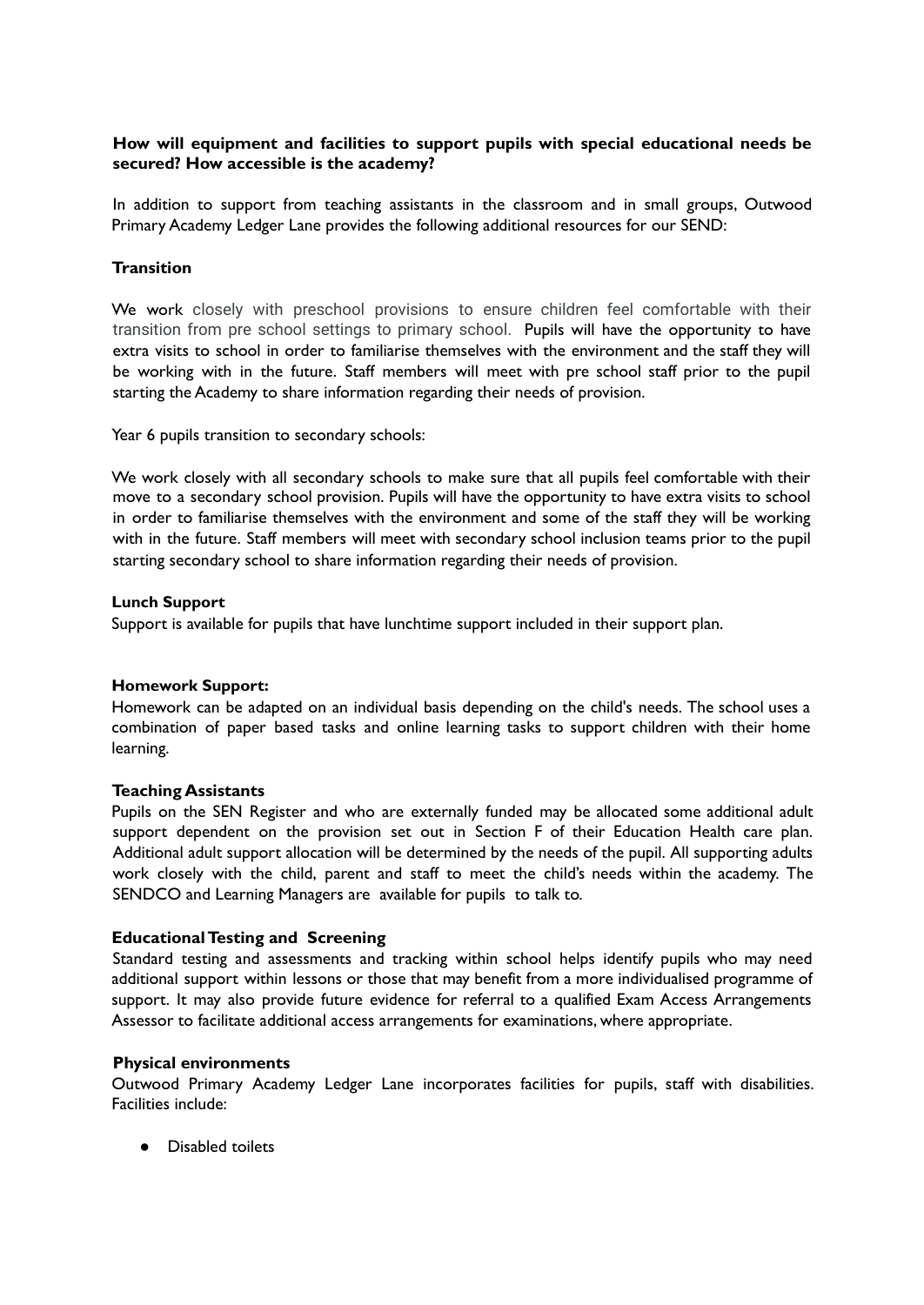- Accessible entrances
- Non-stepped areas
- signage

## [Accessibility](https://academy-sites-files.outwood.com/policy/9/file/c405fe7d162efe8f99154096518a72c9.pdf) Plan

## **Assistive Technology**

The academy provides access to a limited number of laptops, Chrome books, iPads or any other assistive technology requirements on a needs led basis to support pupils with temporary and long-term physical needs and/or other identified needs related barriers to learning across all areas of the curriculum.

## **Exam Access Arrangements (year 6)**

An identification of SEND does not result in automatic exam access arrangements. The process of exam access arrangements is governed by the Joint Council for Qualifications (JCQ) and the Awarding Body has to agree to the access arrangement on application. Pupils are assessed by their normal way of working in the classroom and other appropriate evidence. If identified as requiring access arrangements, the SENCO and class teacher will coordinate information and refer to the qualified assessor, where appropriate and the Exams Department. Pupils and parents are notified of the request for exam access arrangements, the outcome of any approved exam access arrangements and any changes to those arrangements.

More details of exam access arrangements can be found at www.jcq.org.uk

## **SchoolTransport**

Where pupils with SEND require specific transport to and from school, this is arranged by the local authority transport department.

## **What are the arrangements for consulting young people with SEN and involving them in their education?**

We believe that pupils who are capable of forming views have a right to express their opinions and to have that opinion taken into account. We will seek the views of pupils and they will be encouraged to be involved in the setting of their own learning targets and in evaluating their own progress. Their views will be taken into account when planning support. Pupils are encouraged to attend their Review meetings.

Pupil participation is a right. This will be reflected in decision-making but also encouraged through wider opportunities for participation in school life, for example, through the pupil's voice.

## **What do I do if I have a concern or complaint about the SEND provision made by the academy?**

We value the partnership with Parents but should a problem arise, the parents are asked to contact the SENDCo in the first instance to discuss the issue.

If a parent or carer has any concerns or complaints regarding the care or welfare of their child, an appointment can be made by them to speak to the SENDCo or a member of the schools Senior Leadership Team, who will be able to advise on formal procedures for complaint.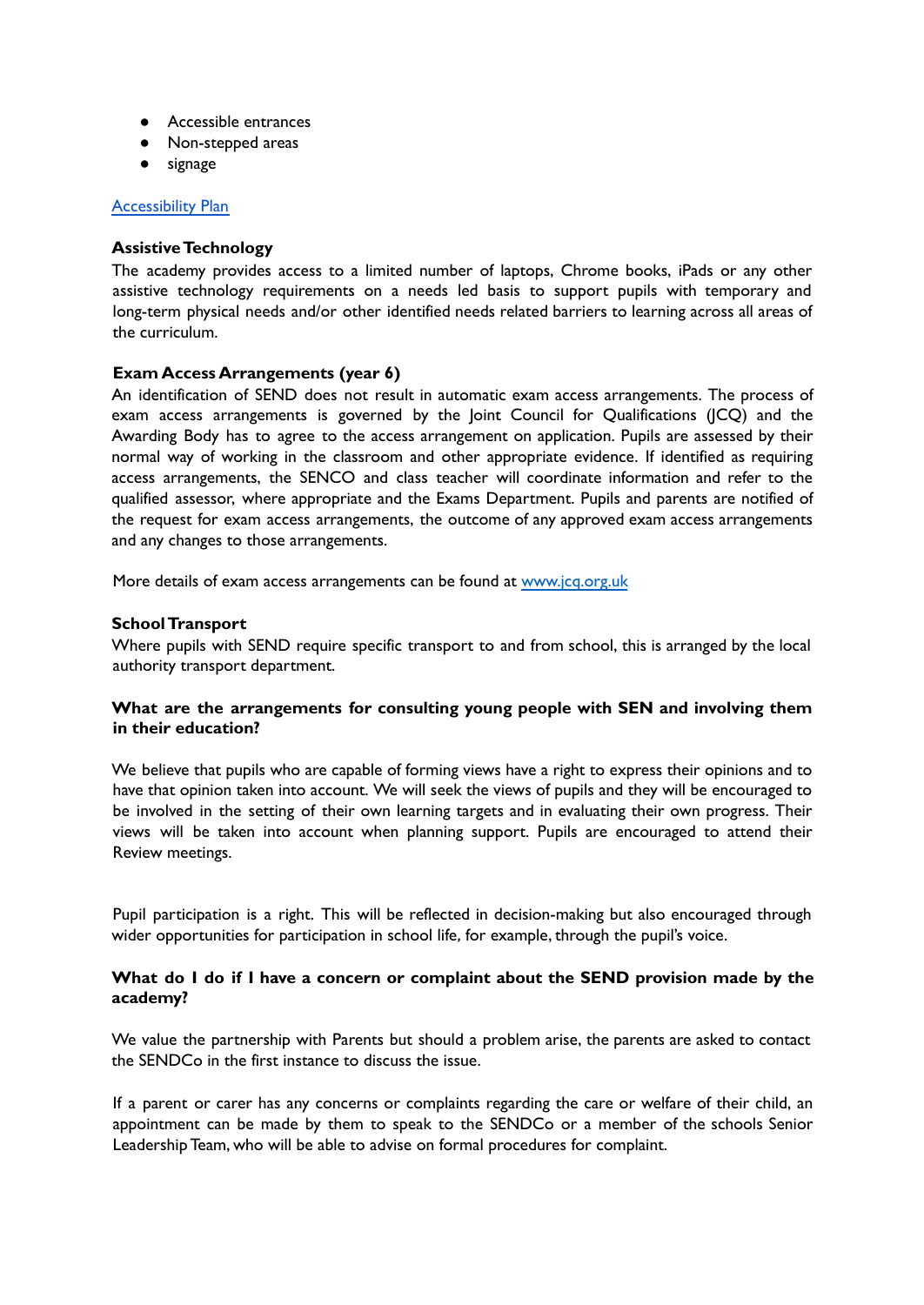Any complaints will be treated in accordance with the school complaints procedure. For a copy of the complaints procedure, refer to the academy website.

## **How does the academy involve other organisations and services (e.g. health, social care, local authority support services and voluntary organisations) in meeting the needs of pupils with special educational needs and supporting the families of such pupils?**

Outwood Primary Academy Ledger Lane invites and seeks advice and support from external agencies in the identification and assessment of, and provision for, SEND. The academy continues to build strong working relationships and links with external support services in order to fully support our SEND pupils and aid school inclusion.

Academies will have a termly planning meeting with all agencies in which pupils can be discussed with regards to their need for additional support and external agencies will advise on how they can work with the academy to best meet the needs of the pupils discussed.

The services used by the academy are listed in an above section. Representatives from voluntary organisations and other external agencies are invited to liaison meetings throughout the year to discuss SEND provision and progress and keep staff up to date with legislation.

The Academy Council is kept informed about the involvement of other organisations and services through meetings with the SEN Governor and their subsequent reports to the Academy Council.

## **How does the academy seek to signpost organisations, services etc., that can provide additional support to parents or pupils?**

The academy has very good working relationships with outside agencies. Outwood Primary Academy Ledger Lane is a member of the Area's Fair Access Panel through which further suggestions as to services available to both academies and parents are made. Parents receive information about external events, which may be relevant to them by text, email or post.

#### **How will the academy prepare my child to:**

- **1. Join the school?**
- **2. Transfer between phases of education (e.g. early years to primary, primary to secondary etc.)?**
- **3. Prepare for adulthood and independent living?**

To facilitate the smooth transition for pupils with support needs both from feeder and non-feeder schools, there will also be, prior to admission:

- The attendance of a representative of the academy at Year 6 Annual Reviews for pupils with an EHCP, where possible
- A transition programme coordinated by SENDCo of both the primary and secondary schools.
- The gathering of additional relevant information from the partner schools and/or support agencies
- The making of appropriate transition arrangements with regard to the transition plan put into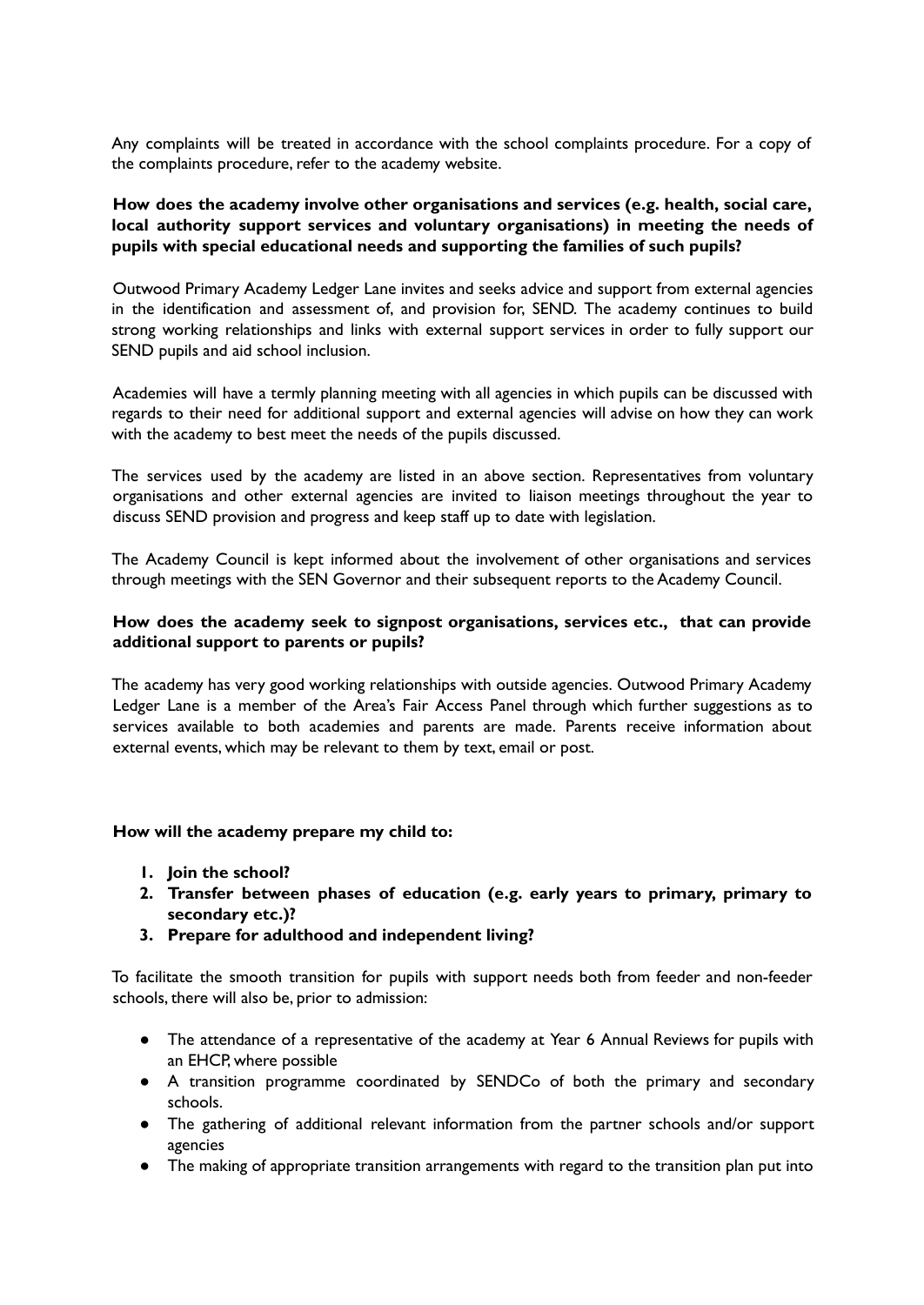place inYear 6, including a bespoke transition package and summer school

- A timetable for transition planning for all pupils with SEND
- Special evening events where prospective pupils meet their tutor. Pupils with special educational needs, together with their parents, are also invited to talk to the Inclusion Coordinator and/or SENDCo about the provision for pupils with SEND. There are extra visits for some pupils to ensure a smooth transition.
- Staff training may also take place where pupils with high level needs are to be admitted.

Pupils with special educational needs admitted to school, at times other than Nursery or Reception transitions, are carefully assessed on admission to ensure their needs are met.

Outwood Primary Academy Ledger Lane aims to support transition at each stage from Nursery to Year 6. Pupils' individual needs are planned for and supported using transition plans at the end of each academic year.. All pupils with SEND are supported to ensure transition between educational phases or settings is well planned and that provision is in place to aid this process. Information regarding the additional needs of any student is used to plan provision and support a smooth transition.This includes transition to and from Outwood Primary Academy Ledger Lane.

## **Where can I access further information?**

More details about the reforms and the SEN Code of Practice 2015 can be found on the Department for Education's website:

www.education.gov.uk/schools/studentsupport/sen

Information on the local authority Local Offer can be found at:

https://www.ledgerlane.outwood.com/send

Information on the academy's Safeguarding Policy can be found at:

https://www.ledgerlane.outwood.com/safeguarding

Information on the Behaviour Policy can be found at:

https://www.ledgerlane.outwood.com/policies

Date Send Information Report updated: Nov 2021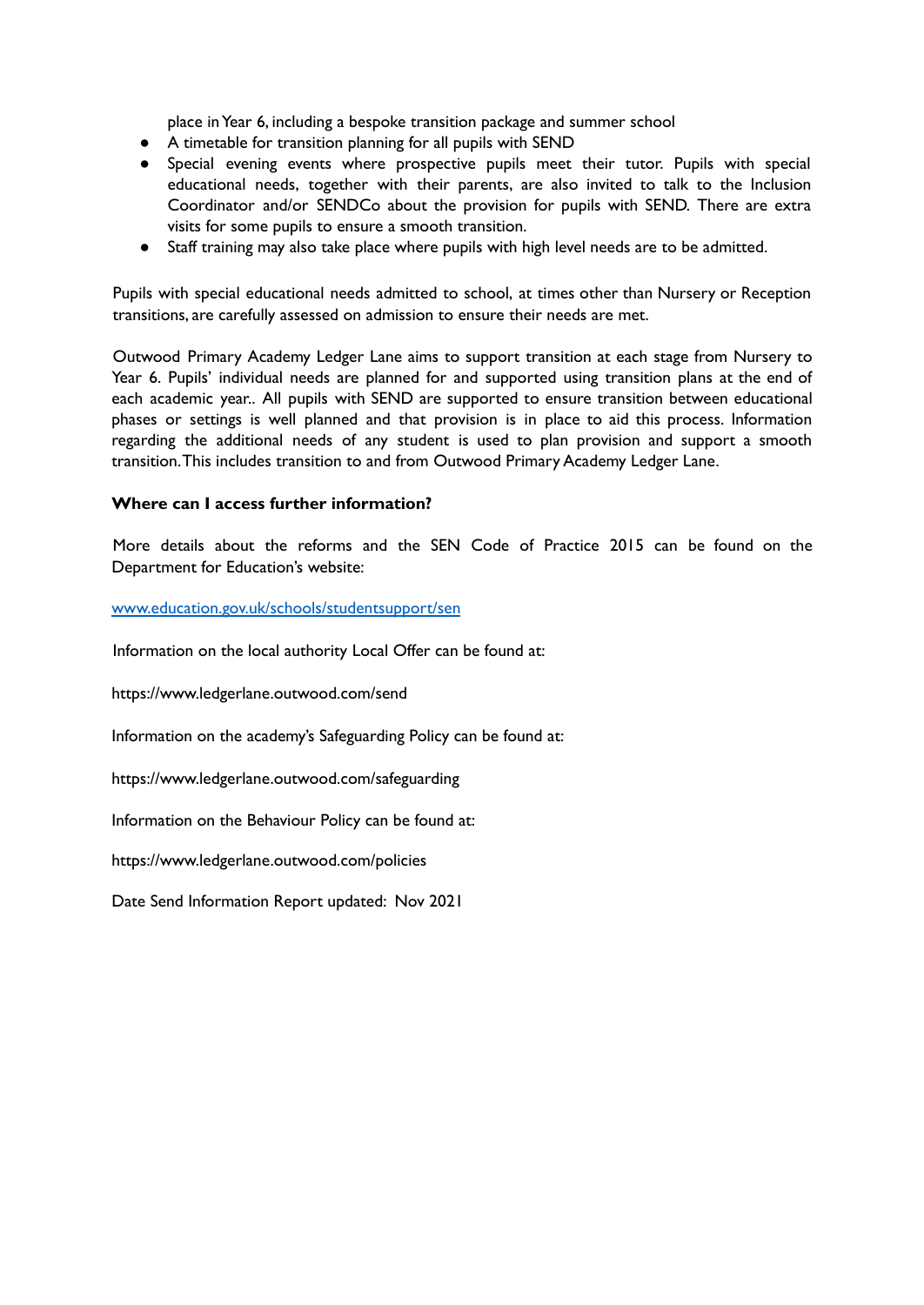## **COVID-19 ADDENDUM:**

This addendum is for use during the arrangements for education of SEND students.

It is to be used in conjunction with, and read alongside, the current SEND policy and other closely associated policies e.g. safeguarding (DfE Covid-19 [Guidance\)](https://www.gov.uk/government/publications/covid-19-safeguarding-in-schools-colleges-and-other-providers), managing medication in education, behaviour management and anti-bullying.

The addendum will be used alongside all government guidance for schools returning to full opening and may change should this guidance change. Changes may also occur where the Local Authority requests schools follow their recommended Covid-19 safety measures due to an increase in community Covid-19 numbers.

Aims:

- 1. To provide a safe learning environment for students and staff during the Covid-19 pandemic
- 2. To help students to understand the importance of keeping themselves, their peers and their families safe
- 3. To provide an environment for students where they understand the covid rules and staff explain new routines explicitly

The Academy will work in line with DfE guidance, supplemented by its own robust policies and risk assessment.

- Encouraging regular hand-washing more often
- Reminders to avoid touching your eyes, nose, and mouth with unwashed hands
- Reminders to cover your cough or sneeze with a tissue, then throw the tissue in a bin and wash your hands
- Surfaces and equipment cleaned and disinfected frequently
- Reminding children to comply with social distancing where possible and appropriate
- Year groups will be kept as separately as possible
- Parents discouraged from gathering at Academy gates; as far as possible, communication with parents and other stakeholders will be undertaken by telephone or other means to minimise any visitors on the Academy site; parents should be clear about their child's current health before coming onto site.

#### Website link on **how to wear and remove face coverings:**

#### [www.gov.uk/facecoverings](https://www.gov.uk/government/publications/face-coverings-when-to-wear-one-and-how-to-make-your-own/face-coverings-when-to-wear-one-and-how-to-make-your-own)

Some students may be exempt from wearing face coverings. These exemptions may apply to students that:

- 1. Have a disability that means they cannot wear a face covering
- 2. Would find wearing a face covering severely distressing

For those students that rely on lip reading to communicate, staff can be issued a visor.

#### **Virtual learning:**